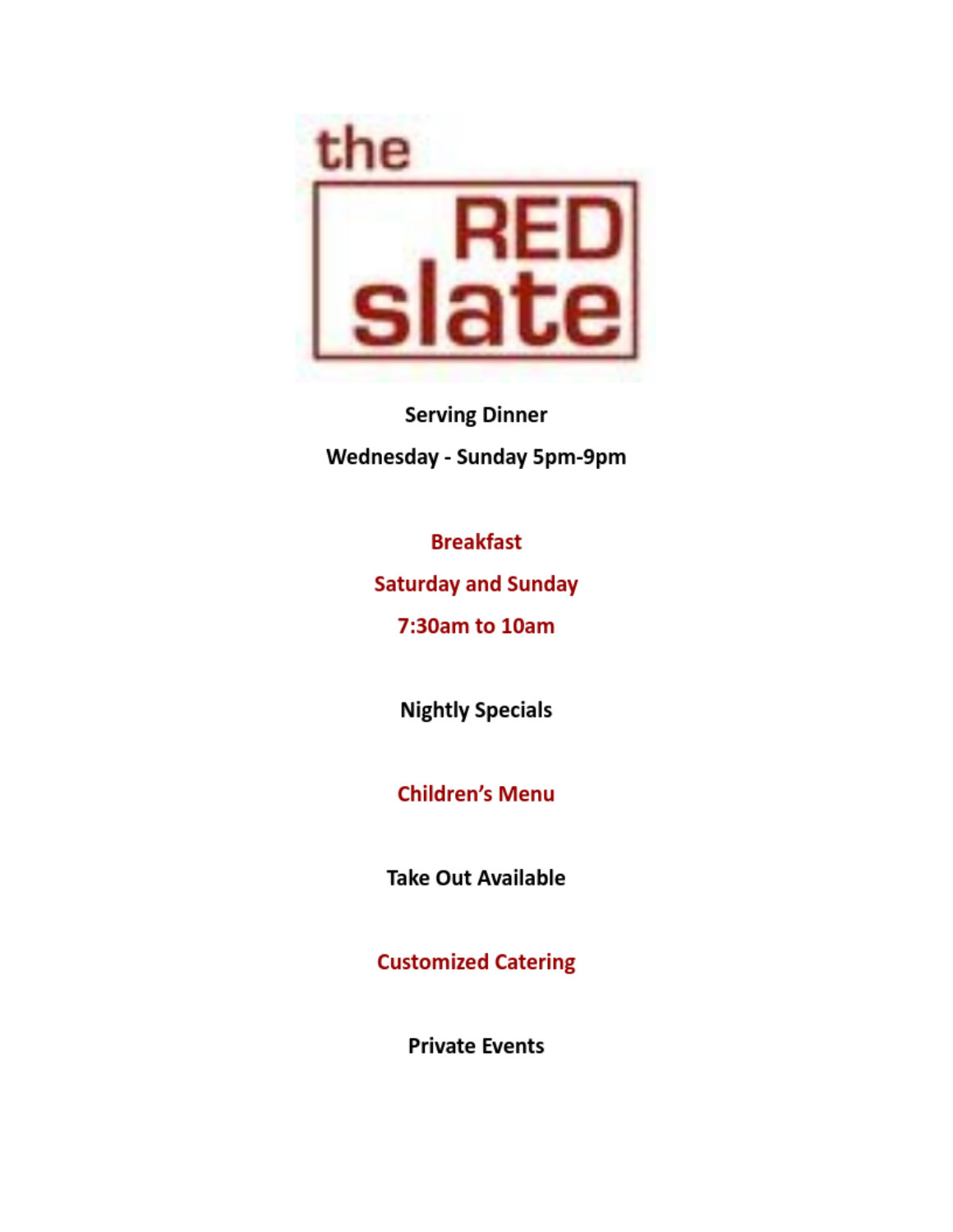

#### **Starters**

#### Our Signature Crispy Wings- 14

Extra Crispy Wings With Your Choice of Maple Buffalo or BBQ Sauce

# Soup Of the Day-8

Ask for Today's Selection

### **Mixed Greens Salad-9**

Seasonal Mixed Greens with Tomato, Cucumbers and Carrots Choose Balsamic Vinaigrette, Bleu Cheese or Ranch Dressing

#### Chicken- 15 Steak, Shrimp, Salmon-17

# **Mountain Lodge Salad-11**

Seasonal mixed greens with Bacon, Plymouth Cheddar, Dried Cranberries, Maple Glazed Walnuts

And Cranberry Orange Vinaigrette

Chicken-17 Steak, Shrimp, Salmon- 19

# **Classic Caesar Salad-9**

Hearts of Romaine, Garlic Croutons and Creamy Caesar Dressing

Chicken- 15 Steak, Shrimp, Salmon- 17

# **Vermont Cheese Slate-13**

3 Artisanal Cheeses with Dried Fruit, Raisin Walnut Bread, and Maple Candied Walnuts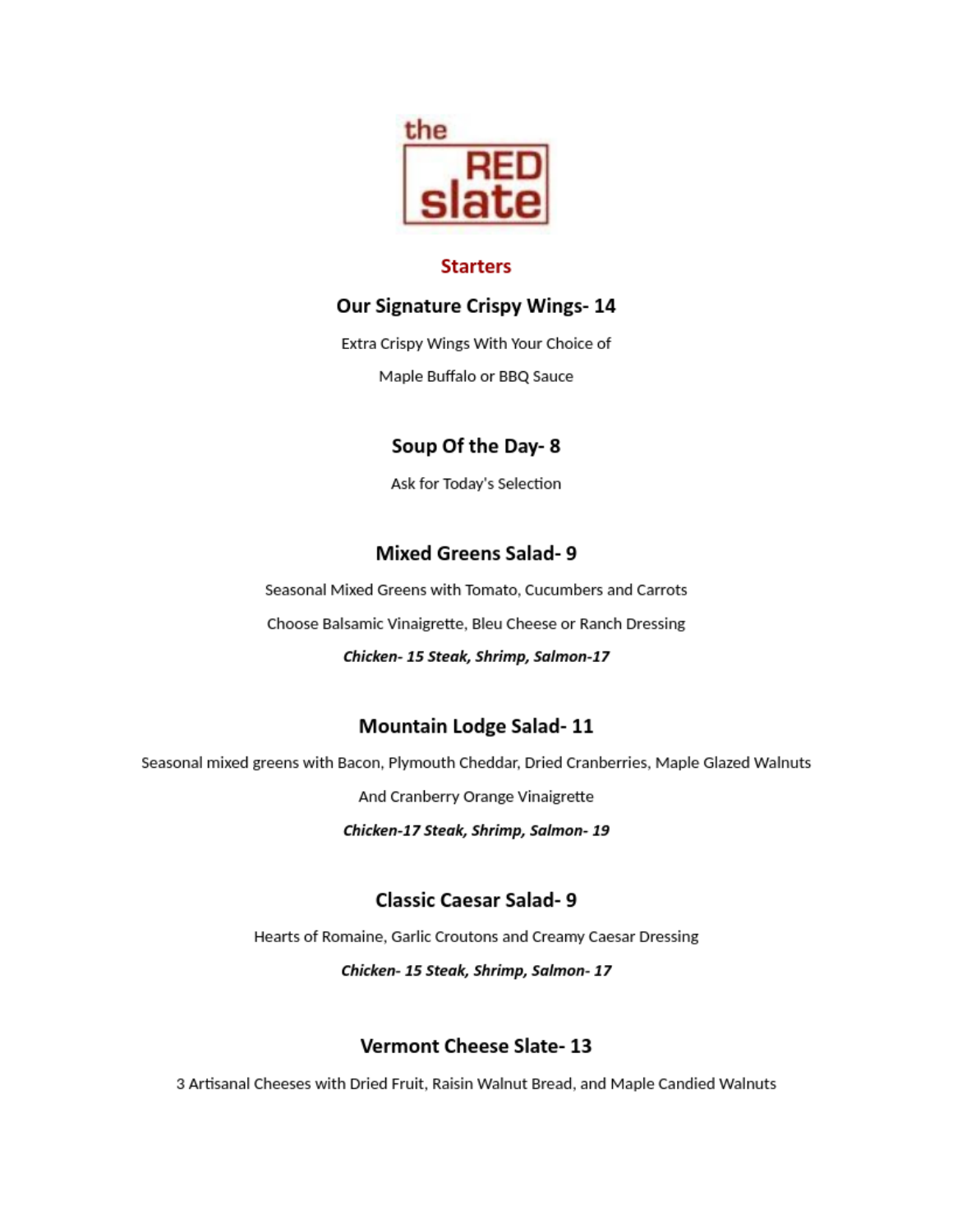# **SANDWICHES** (Served with House Cut Fries or Side Salad)

### **Red Slate Burger- 14**

With Lettuce, Tomato, Caramelized Onion, Bacon, Plymouth Cheddar & Smoked Garlic Mayonnaise on the side

### **Turkey Apple Cheddar Melt- 12**

With Plymouth Cheddar Cheese on a Brioche Bun with,Sliced Apple, and Cranberry Mayo

## **Veggie Burger- 12**

Garden Vegetable Burger with Lettuce, Tomato, Onion and your choice of cheese

# **Hot Roast Beef and Cheddar- 10**

With Plymouth Cheddar Cheese and Horseradish Mayo on a Brioche Bun and Horseradish Mayo

#### **Mushroom Swiss Burger- 12**

With Cabot Swiss Cheese

## **Classic Club Sandwich- 12**

Turkey, Ham, or Roast Beef *Your choice of Bread- White, Wheat, or Rye*

### **Grilled Chicken - 13**

With Lettuce, Tomato, Caramelized Onion, Bacon, Plymouth Cheddar & Smoked Garlic Mayonnaise

### **Classic BLT- 10**

 North Country Smokehouse Bacon, Lettuce, and Tomato with rich mayonnaise. *Your choice of bread- White, Wheat or Rye*

#### **Ham and Swiss- 10**

Ham and Cabot Swiss Cheese with Grain Mustard *Your Choice of Bread- White, Wheat or Rye*

*Consuming raw or undercooked meats, poultry, seafood, shellfish, eggs or unpasteurized milk may increase your risk of foodborne illness.*